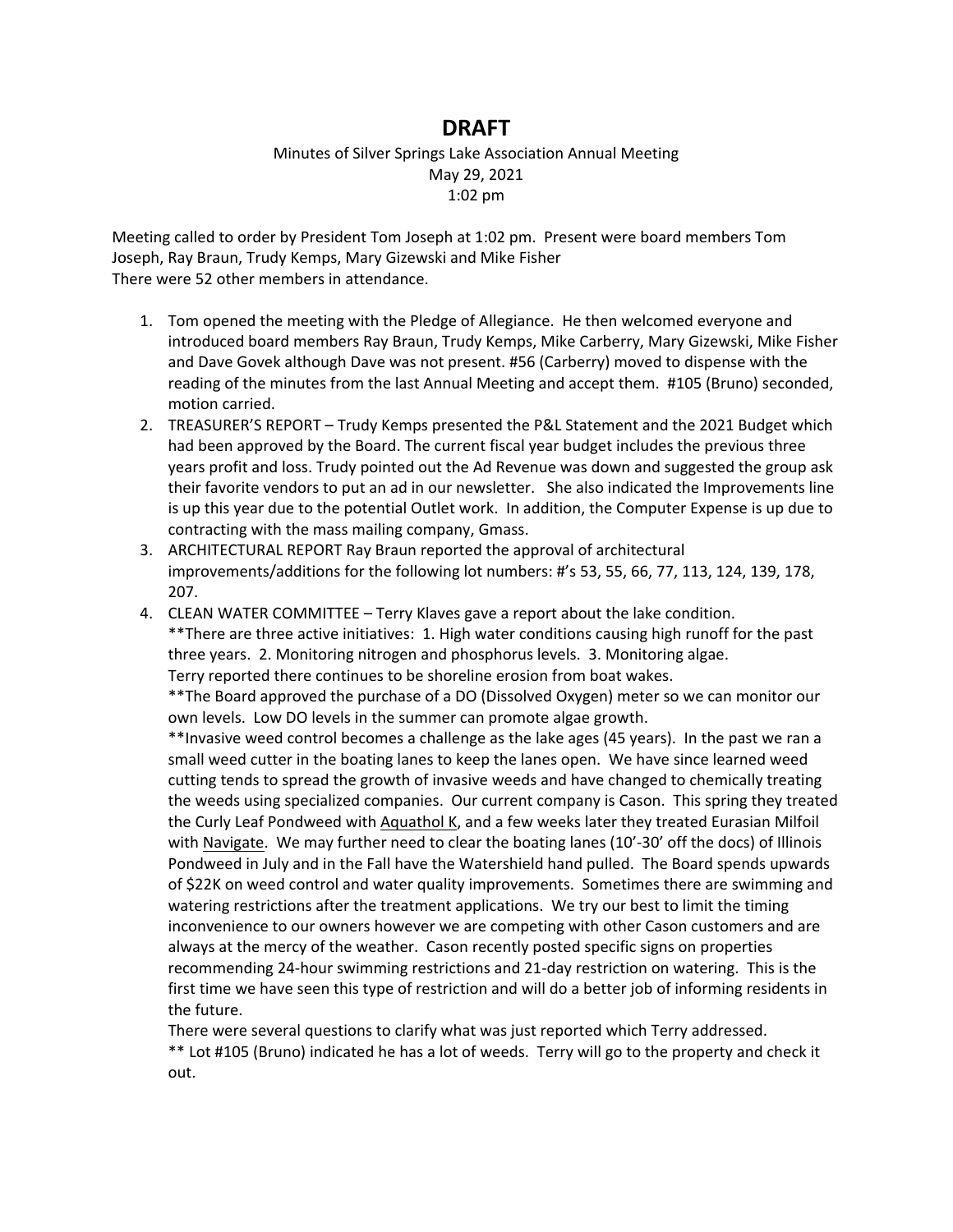\*\*There is a form of algae on the lake in some spots. If you touch it, it goes away. It is aggravated by rain. The aerators are currently running. We take water samples three times per year, Spring, Mid July and October to monitor the phosphorus and nitrogen levels. The samples are sent to Madison for processing. We may be experiencing nutrient or phosphorus cycling periods during which dying weeds can release phosphorus if DO levels get too low. Algae loves phosphorus and nitrogen.

\*\*Lot #68 (Hemmerich) asked if there was seeding on the banks of the ditch leading to the inlet. Ray Braun responded the "ditch" is really a creek coming from Hidden Springs across the street. Jim Emerich, a lake resident and owner of the field adjacent to Silver Springs Lake, has been in contact with the DNR for advice. Ray reported the water is clear coming into the Inlet. Jim is working on placing a "filter" with hay bales on his side. He also has a baffle on his side to somewhat control the flow when it rains.

When the lake was "cleaned" at the Inlet, 35 truckloads of muck was removed. The cost was under \$3K.

Dave Govek and a committee are now working on the Outlet, to ensure consistency with water control.

5. FISH STOCKING – Bob Noga gave the following fish report and answered the ensuing questions. Last Fall the lake was stocked with 1400 5" to 9" Walleye, this year we are stocking 700 - 800 9"- 12" Walleye. The Northern population is down. Please let Bob know when you catch Walleyes. Bob indicated he is seeing more Fish Feeders on docks, which is good. He indicated you should not fish near the feeders immediately after a feeding. He reported fishing on the lake is generally good. You should keep the 7"-8" fish and throw back the larger fish.

\*\*Lot #68 (Hemmerich) indicated putting down gravel or rocks would be hazardous.

\*\*An owner on the lake has offered his scuba services to locate the cribs. We believe they are: in the deepest part of the lake, in Breezy Cove and right before entering Pirates Cove.

\*\*#213 (Tilbury) Asked if we could stock White Bass? Bob responded they would take over the lake, so no, it would not be a good idea.

When asked, Bob indicated Carp are not a problem in our lake and ice fishing last winter produced good Walleye. The Perch are small as there isn't enough on which they can feed.

6. OLD BUSINESS- Tom Joseph and others reported on the following old business items. \*\*Thank you to the outgoing Board members, Bill Boehnlein and Mike Carberry, for their services.

\*\*This year we will be working on the Outlet. We have no clear direction yet, however, we need to control what's going out of the lake through the 200' culvert, as we seem to be losing fish due to faulty screening.

\*\*The Goose Round Up cannot proceed unless we have a minimum of 35 Geese. We need to file a request with the Dept of Agriculture by June  $4<sup>th</sup>$ . An owner reported they counted 50 at Butterfly Bay. There are at least 3 families there.

\*\*Grass Cutting Letters will be sent out soon to those owners in violation.

\*\*The Boat Landing gate will be locked after the Memorial Day Holiday. Contact a Board Member to gain access.

\*\*Thank you to Joyce Jaeger and Kay Castillo for conducting the "audit" of the Lake Financials for 2020.

\*\*The Golf Outing will be on June  $12<sup>th</sup>$ . Volunteers are needed at the prize holes. Please contact Trudy if you can help.

\*\*Boat Parade will be July 3rd this year and the theme is "Music".

\*\*Poker Run is September 11<sup>th</sup> with the dinner on Tom Joseph's property.